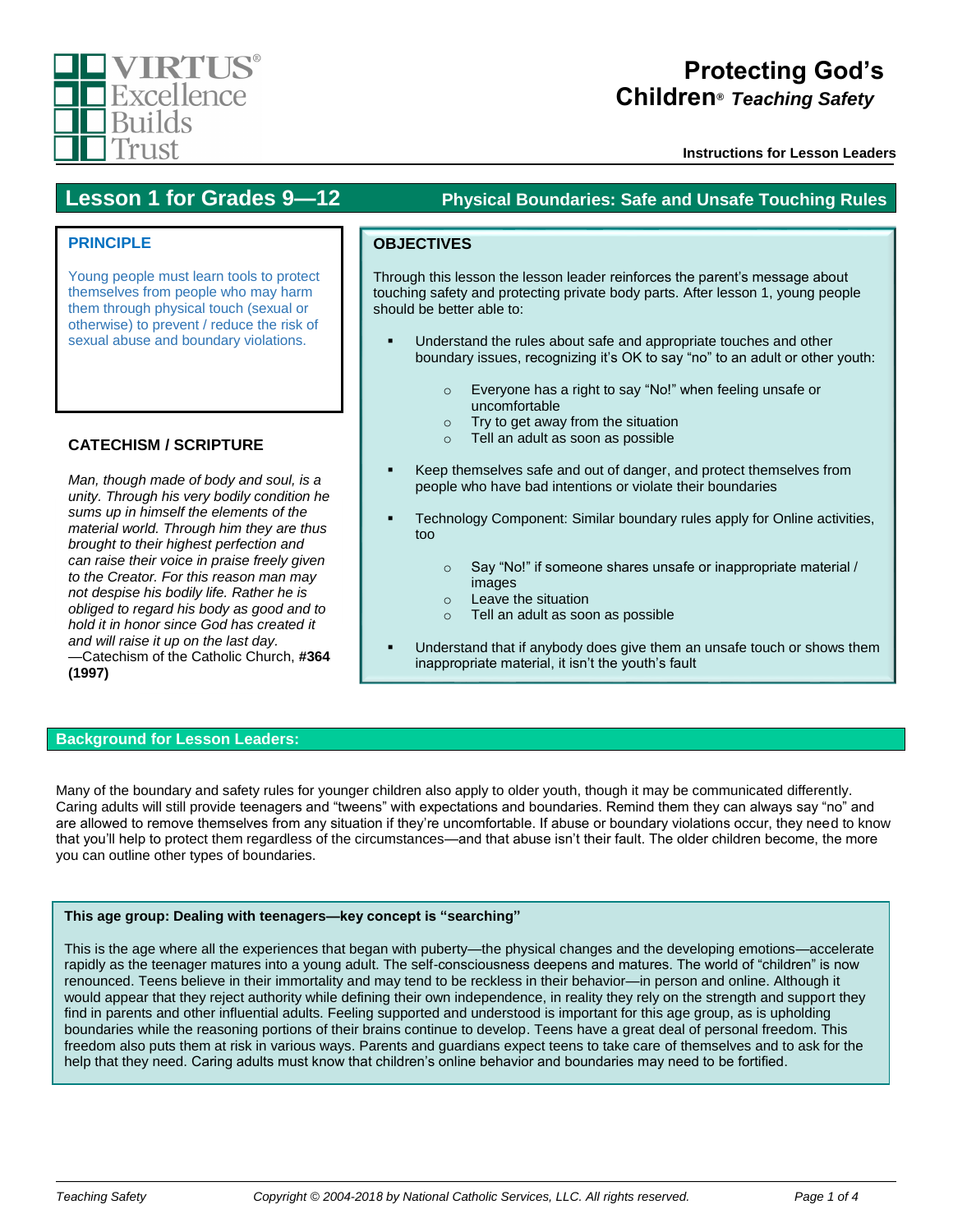#### **ACTIVITY OPTION #1: Play the (optional) introductory video as an icebreaker**

The introductory video for children and youth in this age range is designed to open a simple discussion about personal boundary safety. The video is brief and is not intended to be a substitute for the lesson itself. It's merely an introduction designed to "break the ice" and assist the transition of completing the interactive Lesson Activity options. If the video is shown as an optional activity, please use in conjunction with one of the additional activity options, because discussion and practice are the critical components needed to teach children and youth how to protect themselves. They learn best by "doing"; not just listening.

#### **ACTIVITY OPTION #2: Review and discuss the vocabulary words**

The following words should be placed on a white board, black board or poster (may also include definitions) prior to the discussion. Children of this age can also be asked to take notes.

 **Boundaries**—the physical and emotional limits that define one person as separate from another or from others. Boundaries promote and preserve physical or emotional personal space in our relationships. Boundaries give each person a clear sense of "self" and a framework for how to function in relation to others. Boundaries bring order to our lives and empower each of us to determine how others will interact with us.

**Note:** It is important to invite questions and comments from students at this point. Clarifications of some of the language, such as "harmful touches" might be necessary. Lesson Leaders should be ready to answer clearly and honestly.

- **Unsafe touch**—harmful touches committed by an individual or group that physically, sexually, or psychologically harms a child or young person. This touch is often from people who either cannot or choose not to see the harm in their actions.
- **Peer Pressure**—the strong influence of a group—especially of young people—on members of that group to behave as everyone else does.

#### **ACTIVITY OPTION #3: Review and expand the boundary touching rules**

- **Preparation:** In preparing for this activity, review the *Teaching Boundaries and Safety Guide: Safe Environment Guide for Caring Adults, Parents and Guardians.*
- **Directions:** Discuss with the youth the reasons highlighting why touching safety rules are important. Make sure you reinforce the following points, and write them out (onto a blackboard or dry erase board) after identifying them:
	- Knowing the rules helps teens deal with potentially threatening situations and, in the process, helps them maintain their own safety and the safety of their friends.
	- Being aware of potentially risky situations, and discussing how to deal with them in advance, are vital to a teen's personal safety. (Ask the youth to give examples of risky situations).

Discuss with the youth the various types of rules that parents or families create to ensure the safety of all family members. State some specific rules regarding what a teen may or may not be allowed to do. This could include:

- Guidelines teens *know* are there because parents and guardians let them engage in certain activities while saying "no" to other activities.
- **Behaviors that parents and guardians expect from their teens and young people, even though they (parents)** may have never actually verbalized those expectations.

Remind the youth that while most touches are safe, some are unsafe and may pose serious risks to those involved. There are a variety of reasons for physical touching. Discuss some of the reasons for human touch, and note which touches are safe and which are unsafe.

- Touch can be appropriate, Inappropriate and sometimes confusing. It can be received positively or negatively, and it can be safe or unsafe.
	- o For example, touch can indicate:
		- An attempt to communicate
		- **Affection**
		- Loving and consensual sexual activity between spouses in the context of a Christian marriage
		- Use of power and control
		- A demonstration of anger and hostility
		- A vehicle for victimization—sexual and physical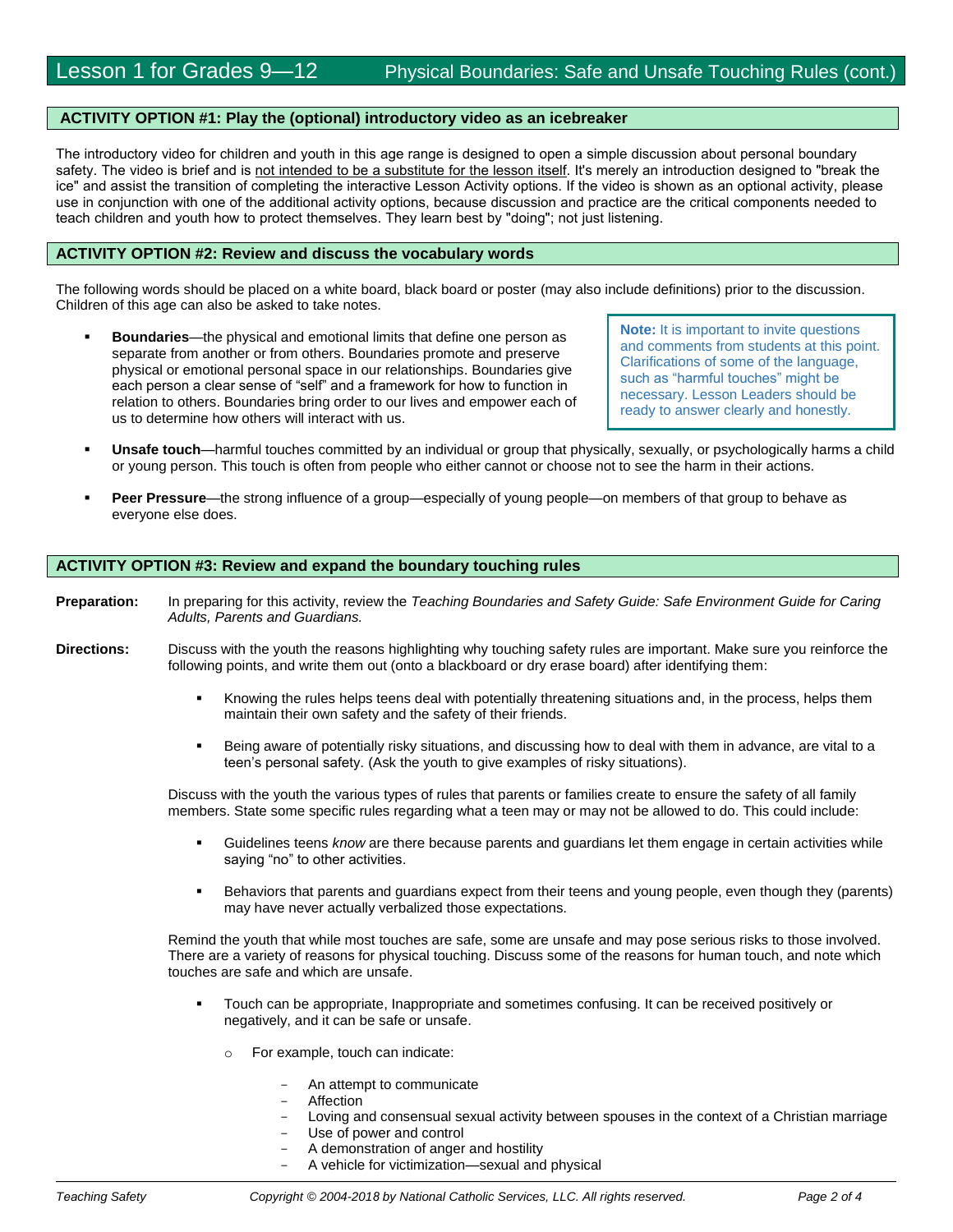- Discuss different examples of safe / unsafe touches or behavior, and confusing behavior, as well as ways to deal with negatively perceived or confusing touches.
- Discuss ways to say "no" or to otherwise refuse unwanted advances or uncomfortable / unwanted touches.
- Talk about whether there is ever a time when "no" doesn't mean "no." And, if there is such a time, discuss some ways to help determine whether "no" really means "no." **Hint:** If someone says "no" in the context of a human touch, you should always respect "no" as the final answer. Always!

## **ACTIVITY OPTION #4: "Saying 'No! and Staying Safe" group collage**

| <b>Preparation:</b> | The youth will start this activity during this lesson and finish during<br>Lesson 2.                                                                                                                                                                                                                                                                                                                                                                                                                  |  |
|---------------------|-------------------------------------------------------------------------------------------------------------------------------------------------------------------------------------------------------------------------------------------------------------------------------------------------------------------------------------------------------------------------------------------------------------------------------------------------------------------------------------------------------|--|
|                     | They will create a group collage that represents the concept of<br>saying "No" when possible, and staying safe. Make sure to collect<br>the listed supplies, and then follow the process. Be sure to leave<br>room for the addition of other pictures to complete the collage as a<br>part of the next lesson.                                                                                                                                                                                        |  |
| <b>Directions:</b>  | Instruct the youth to cut out, print from the Internet or draw as many<br>pictures as possible to demonstrate "Saying 'No!' and Staying Safe."<br>Spread the images out so that all are visible and then Vote with the<br>youth on which image best exemplifies the theme. Place this image<br>in center of the poster and make it a focal point in the collage. Then,<br>arrange the other images around the central picture (images may<br>overlap, but shouldn't completely cover the main image). |  |
| <b>Drocacc</b>      | Discuss the concent of "Saving 'Nol' and Staving Safe " while the                                                                                                                                                                                                                                                                                                                                                                                                                                     |  |

**Process:** Discuss the concept of "Saying 'No!' and Staying Safe," while the group is creating the collage. Upon completion, display the poster in the classroom or common area of the building.

are achieved and that the message is well represented in the

implemented at the end of Lesson 2—a service that demonstrates the concepts covered in both Lessons 1 and 2. The service should include prayer, music and scripture. Consider incorporating the story

**Directions:** Instruct the youth to create a short praise and worship service to be

finished product.

**SUPPLIES**

Old magazines for cutting pictures Scissors Paste / glue Poster board Felt-tipped markers

**Note:** Collages provide the opportunity for creative expression to demonstrate the comprehension of the discussions. This activity requires many old magazines, newspapers, ad clippings, etc. Families may not have many magazines in the home as individuals now use the Internet for most information. Even if the family has access to the Internet, they may not have printer access. Have additional pictures on hand for children who didn't or couldn't bring pictures.

#### **ACTIVITY OPTION #5: "Saying 'No!' and Staying Safe" song skits**

| <b>Preparation:</b>                                              | The youth will start this activity during this lesson and finish during<br>Lesson 2. Oversee the project in order to ensure the activity's goals<br>are achieved and that the message is well represented in the<br>finished product.                                                                     | <b>SUPPLIES</b><br>Presentation props (optional)                                                                                                                        |  |
|------------------------------------------------------------------|-----------------------------------------------------------------------------------------------------------------------------------------------------------------------------------------------------------------------------------------------------------------------------------------------------------|-------------------------------------------------------------------------------------------------------------------------------------------------------------------------|--|
| <b>Directions:</b>                                               | Instruct the youth to create a song skit that represents the concept of saying "No" when possible, and staying safe.<br>The youth may choose a current popular song and reinvent the words to express and exemplify the theme of the<br>activity. Or, they may create an original Rap song (or music of a |                                                                                                                                                                         |  |
| "act out" the words.                                             | different genre) that presents the same message. They may add<br>dance steps or visual representations of the message with props to                                                                                                                                                                       | <b>Note:</b> The overall number of youth will<br>greatly impact the amount of time to<br>devote to this activity. Each song-skit is<br>recommended to be no more than 3 |  |
| Process:                                                         | Either divide the group into teams of three to five youth, or invite<br>minutes long.<br>them to form their own groups before explaining the assignment.<br>They will begin planning their song skits during this lesson, and will present them to the class during Lesson 2.                             |                                                                                                                                                                         |  |
| <b>ACTIVITY OPTION #6: Create a 'Praise and Worship' service</b> |                                                                                                                                                                                                                                                                                                           |                                                                                                                                                                         |  |
|                                                                  |                                                                                                                                                                                                                                                                                                           |                                                                                                                                                                         |  |
| <b>Preparation:</b>                                              | The youth will start this activity during this lesson and finish during<br>Lesson 2. Oversee the project in order to ensure the activity's goals                                                                                                                                                          | <b>SUPPLIES</b>                                                                                                                                                         |  |

Candles / Votive holders Matches / Lighter Bibles Music / Instruments Song sheets

I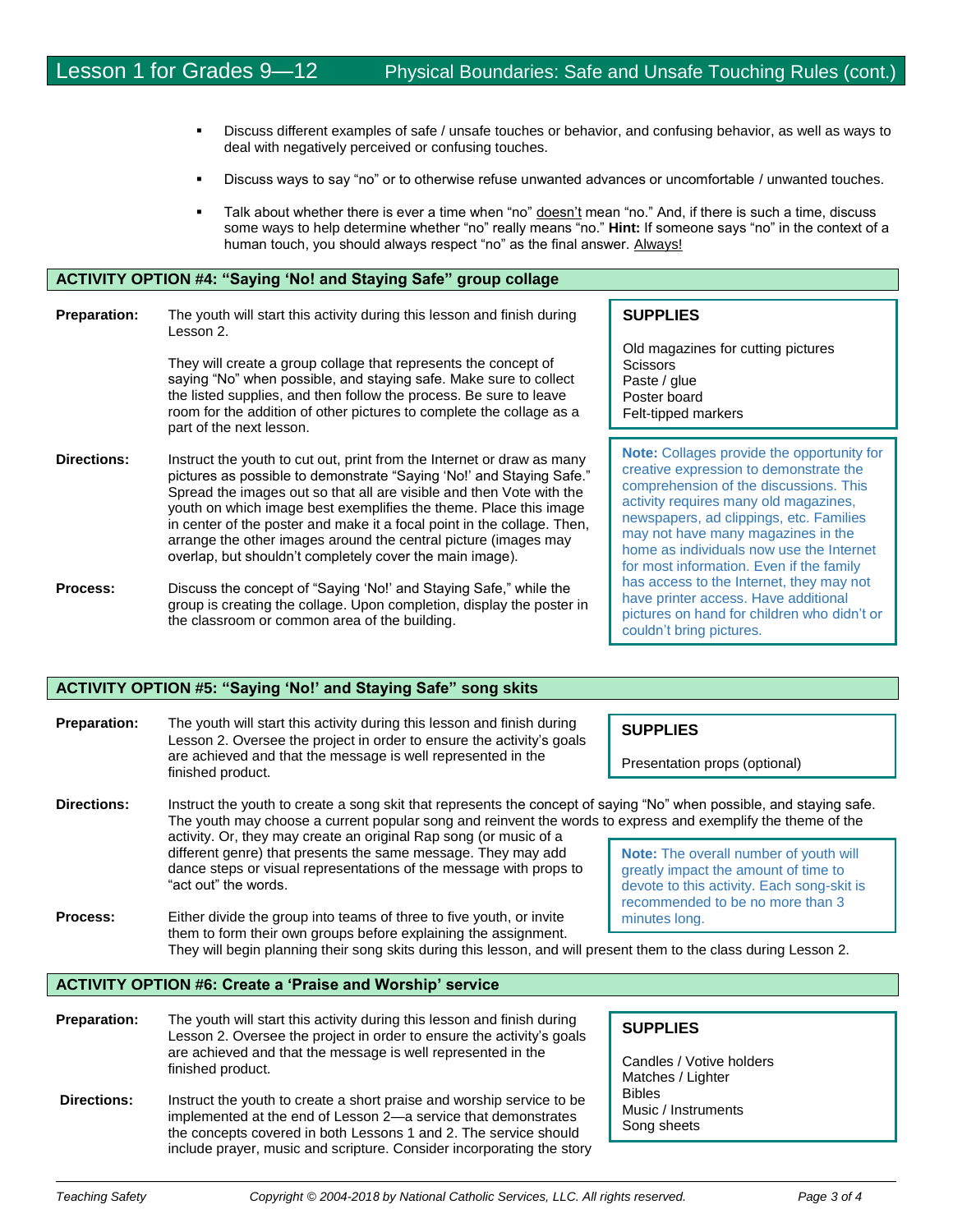of St. Maria Goretti into the worship service. They may add dance steps or visual representations of the message when they complete this assignment during Lesson 2.

**Process:** Either divide the group into teams of three to five youth, or invite them to form their own groups before explaining the assignment. Oversee the project in order to assure that the goals of the activity are achieved and that the message is well represented in the finished product. The finished product of each group can then be presented to the whole group at the end of the next lesson.

## **ACTIVITY OPTION #7: Physical Boundaries Crossword puzzle**

**Directions:** Hand out the crossword puzzle and instruct the children to find the words on the list related to the topic of "Touching and Boundary Safety," and to outline / highlight each of those words.

> Consider having the activity be a race to see who can finish first with finding all of the words. Then, invite the youth to communicate about how they feel regarding the words within the puzzle. Ask them to define / explain each of the words as a review.

**Note:** The overall number of youth will greatly impact the amount of time to devote to this activity. Each Praise and Worship service is recommended to be no more than 5 minutes long.

**Note:** The Crossword Puzzle template is included in the downloaded set of materials at the end of this packet. Print sufficient copies of that particular page for the entire class.

**Example:** Complete the following crossword puzzle by determining the answers to the clues. There are no spaces between letters or words in two-word phrases (i.e., "SAY NO" would appear as "SAYNO"). Some letters may be shared by two intersecting words.



WORD BANK: SHAME, SECURITY, RESPONSIBLE, PRIVATEPARTS, POSTED, PERSONAL, PEERPRESSURE, ONLINE, NO, NEVER, MONITORING, HARASSMENT, DISCLOSE, CYBERBULLYING, **BOUNDARIES** 

#### **End the lesson with a prayer**

The Lesson Leader may invite the children to create their own prayer, he / she may lead a prayer, or may use the suggested prayer below.

#### *Dear God,*

*Sometimes things happen to me that are confusing or frightening. When I feel stuck, alone or don't know where to turn, help me remember that I have many adults who care about me and want the best for me. Help me remember to uphold my boundaries so I*  can protect myself from anyone who might want to hurt me—even if it is someone I like, and help me to protect my friends as well *by delivering safety information to people who can help. Thank you for my parents or loved ones who are protecting me. Remind me of your love for me and that you are always with me.* 

*Saint Maria Goretti, Pray for us! Amen*